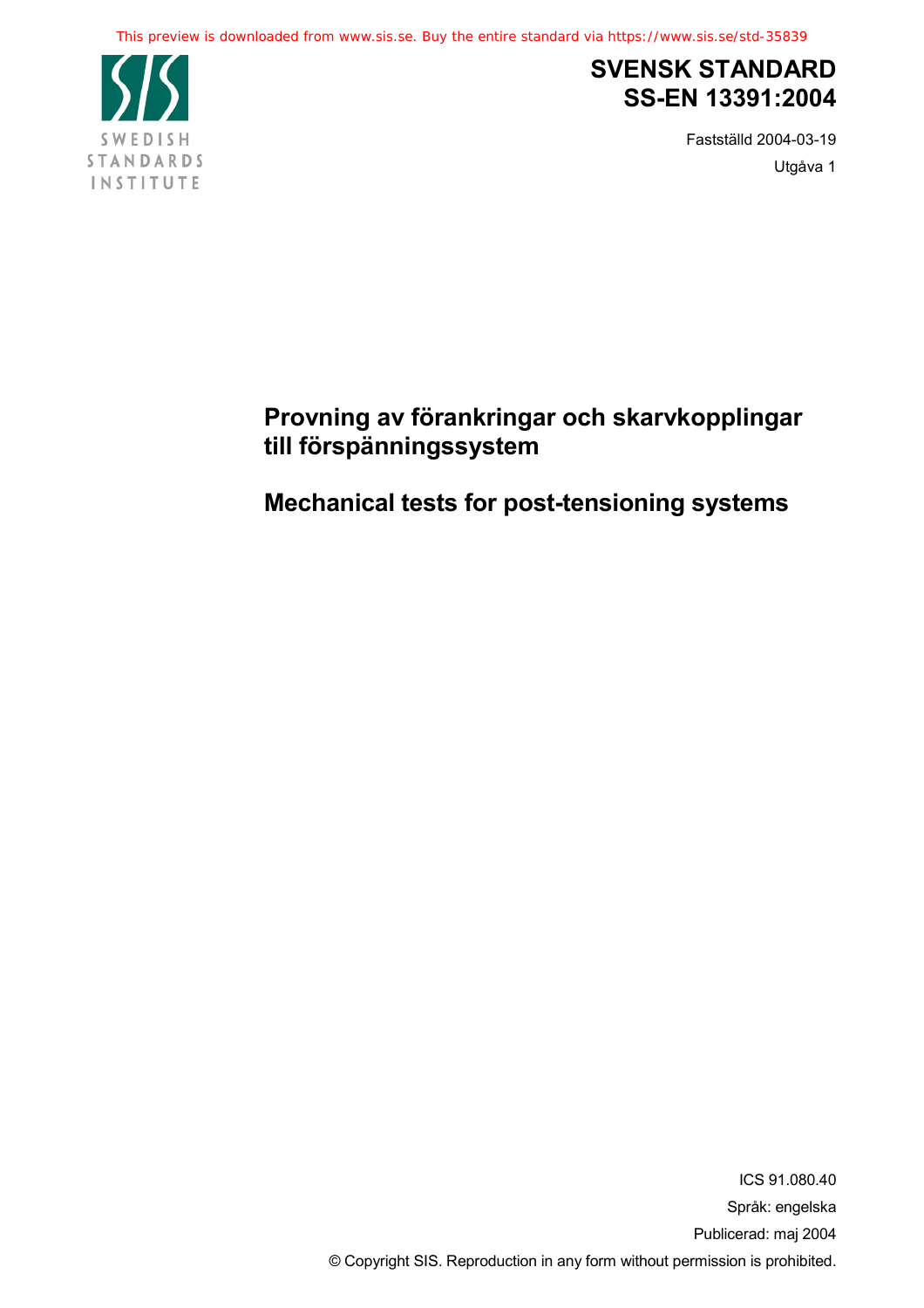Europastandarden EN 13391:2004 gäller som svensk standard. Detta dokument innehåller den officiella engelska versionen av EN 13391:2004.

The European Standard EN 13391:2004 has the status of a Swedish Standard. This document contains the official English version of EN 13391:2004.

Upplysningar om **sakinnehållet** i standarden lämnas av SIS, Swedish Standards Institute, telefon 08 - 555 520 00.

Standarder kan beställas hos SIS Förlag AB som även lämnar **allmänna upplysningar** om svensk och utländsk standard. *Postadress*: SIS Förlag AB, 118 80 STOCKHOLM *Telefon*: 08 - 555 523 10. *Telefax*: 08 - 555 523 11 *E-post*: sis.sales@sis.se. *Internet*: www.sis.se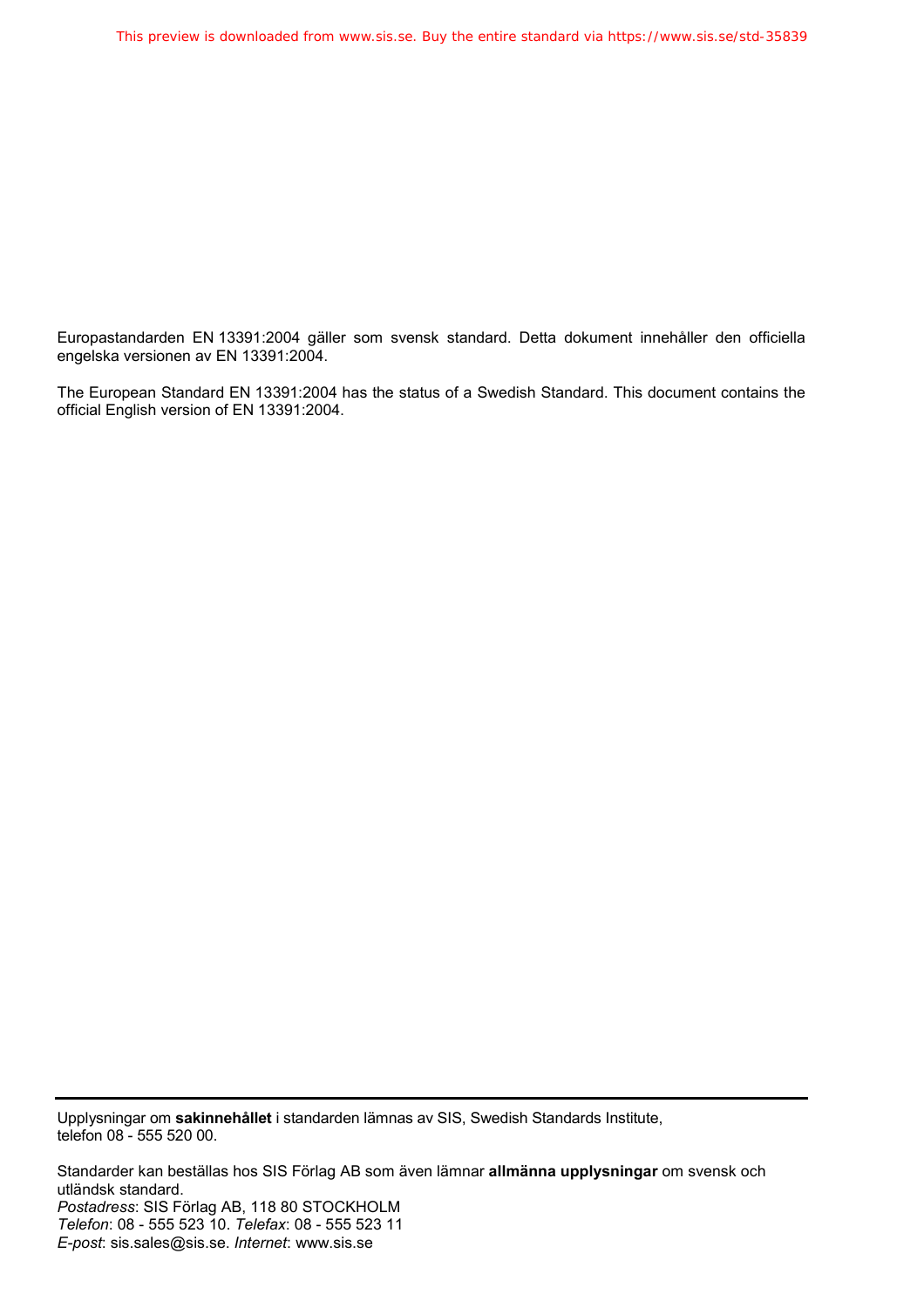# EUROPEAN STANDARD NORME EUROPÉENNE EUROPÄISCHE NORM

## **EN 13391**

March 2004

ICS 91.080.40

English version

## Mechanical tests for post-tensioning systems

Essais mécaniques concernant les procédés de précontrainte par post-tension

Mechanische Prüfungen für Spannverfahren it nachträglichem Verbund

This European Standard was approved by CEN on 3 November 2003.

CEN members are bound to comply with the CEN/CENELEC Internal Regulations which stipulate the conditions for giving this European Standard the status of a national standard without any alteration. Up-to-date lists and bibliographical references concerning such national standards may be obtained on application to the Central Secretariat or to any CEN member.

This European Standard exists in three official versions (English, French, German). A version in any other language made by translation under the responsibility of a CEN member into its own language and notified to the Central Secretariat has the same status as the official versions.

CEN members are the national standards bodies of Austria, Belgium, Cyprus, Czech Republic, Denmark, Estonia, Finland, France, Germany, Greece, Hungary, Iceland, Ireland, Italy, Latvia, Lithuania, Luxembourg, Malta, Netherlands, Norway, Poland, Portugal, Slovakia, Slovenia, Spain, Sweden, Switzerland and United Kingdom.



EUROPEAN COMMITTEE FOR STANDARDIZATION COMITÉ EUROPÉEN DE NORMALISATION EUROPÄISCHES KOMITEE FÜR NORMUNG

**Management Centre: rue de Stassart, 36 B-1050 Brussels**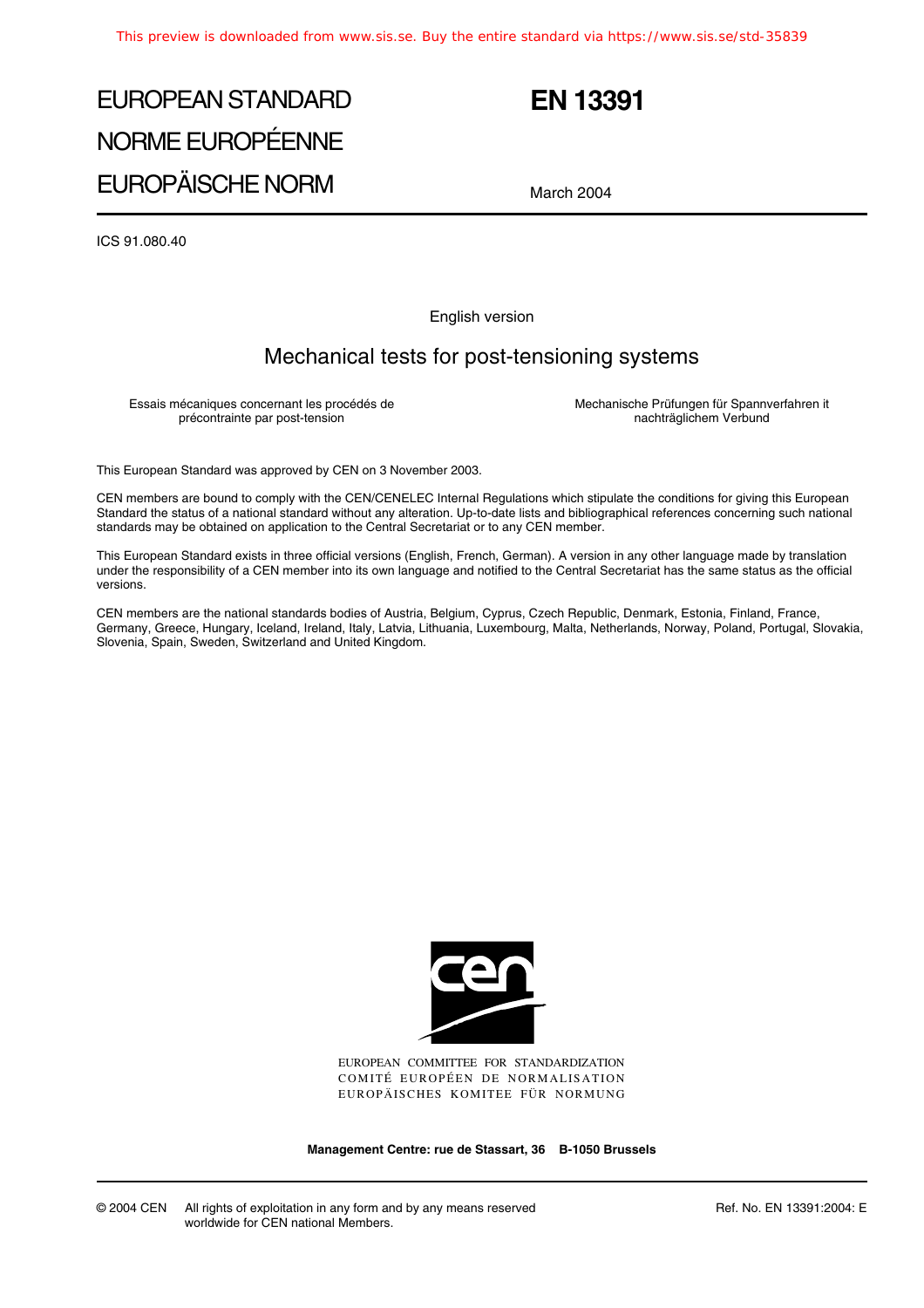## **Contents**

## Page

| 1                     |  |  |  |
|-----------------------|--|--|--|
| $\mathbf{2}$          |  |  |  |
| 3<br>3.1              |  |  |  |
| 4<br>4.1<br>4.1.1     |  |  |  |
| 4.1.2<br>4.1.3        |  |  |  |
| 4.1.4<br>4.1.5        |  |  |  |
| 4.2<br>4.2.1          |  |  |  |
| 4.2.2<br>4.2.3<br>4.3 |  |  |  |
| 4.3.1<br>4.3.2        |  |  |  |
| 5<br>51               |  |  |  |
| 5.2<br>5.3            |  |  |  |
| 5.4<br>5.5<br>5.6     |  |  |  |
| 6                     |  |  |  |
|                       |  |  |  |
|                       |  |  |  |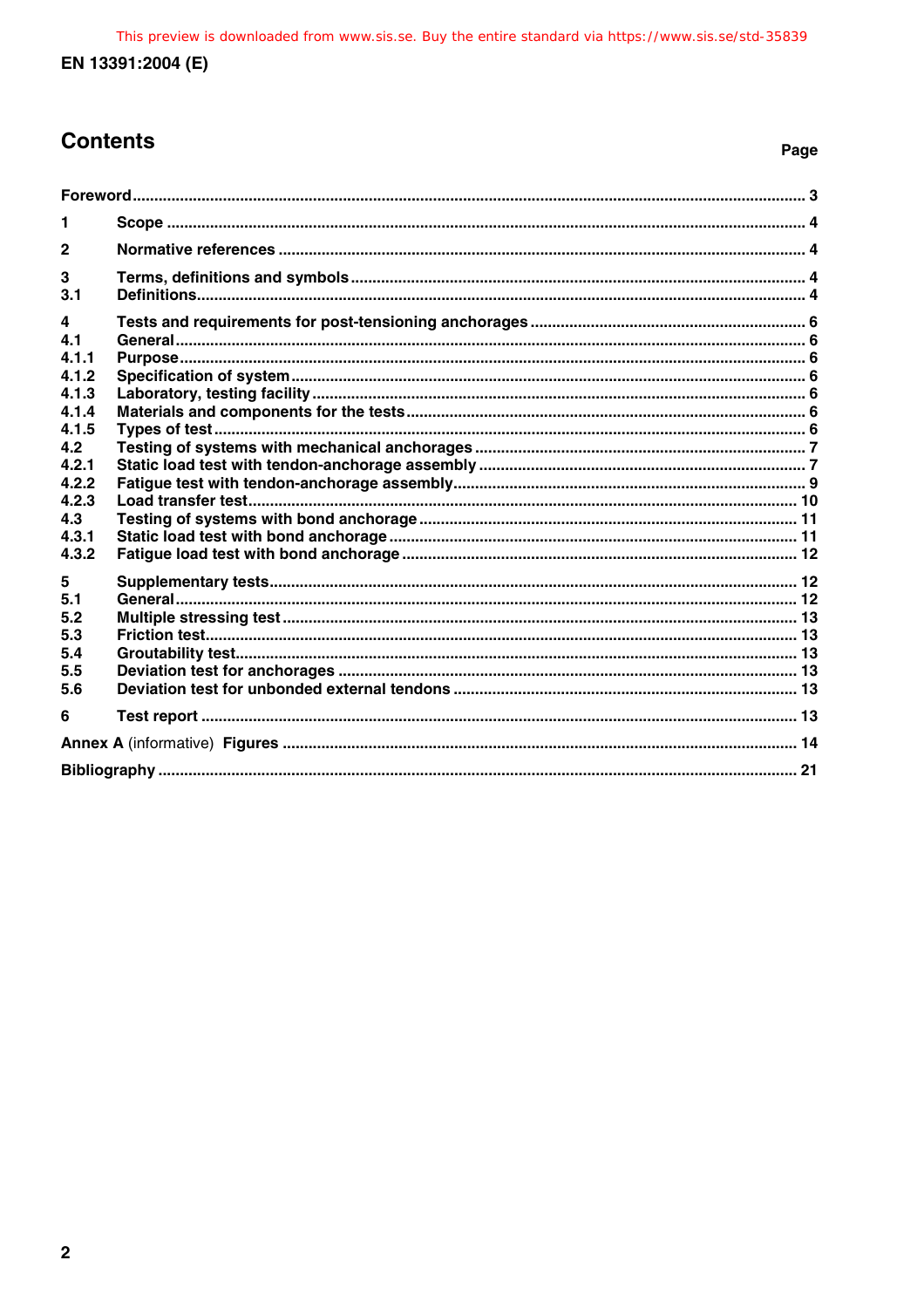## **Foreword**

This document (EN 13391:2004) has been prepared by Technical Committee CEN/TC 250 "Structural Eurocodes", the secretariat of which is held by BSI.

This European Standard shall be given the status of a national standard, either by publication of an identical text or by endorsement, at the latest by August 2004, and conflicting national standards shall be withdrawn at the latest by August 2004.

This European Standard was prepared by Working Group 1 of CEN/TC 250/SC 2 "Design of concrete structures". The standard supplements ENV 1992-1-1, ENV 1992-2 and the "European Technical Approval Guideline of post-tensioning kits for prestressing of structures (these are commonly called Post-Tensioning Systems)", ETAG 013.

Annex A is informative.

According to the CEN/CENELEC Internal Regulations, the national standards organizations of the following countries are bound to implement this European Standard: Austria, Belgium, Cyprus, Czech Republic, Denmark, Estonia, Finland, France, Germany, Greece, Hungary, Iceland, Ireland, Italy, Latvia, Lithuania, Luxembourg, Malta, Netherlands, Norway, Poland, Portugal, Slovakia, Slovenia, Spain, Sweden, Switzerland and United Kingdom.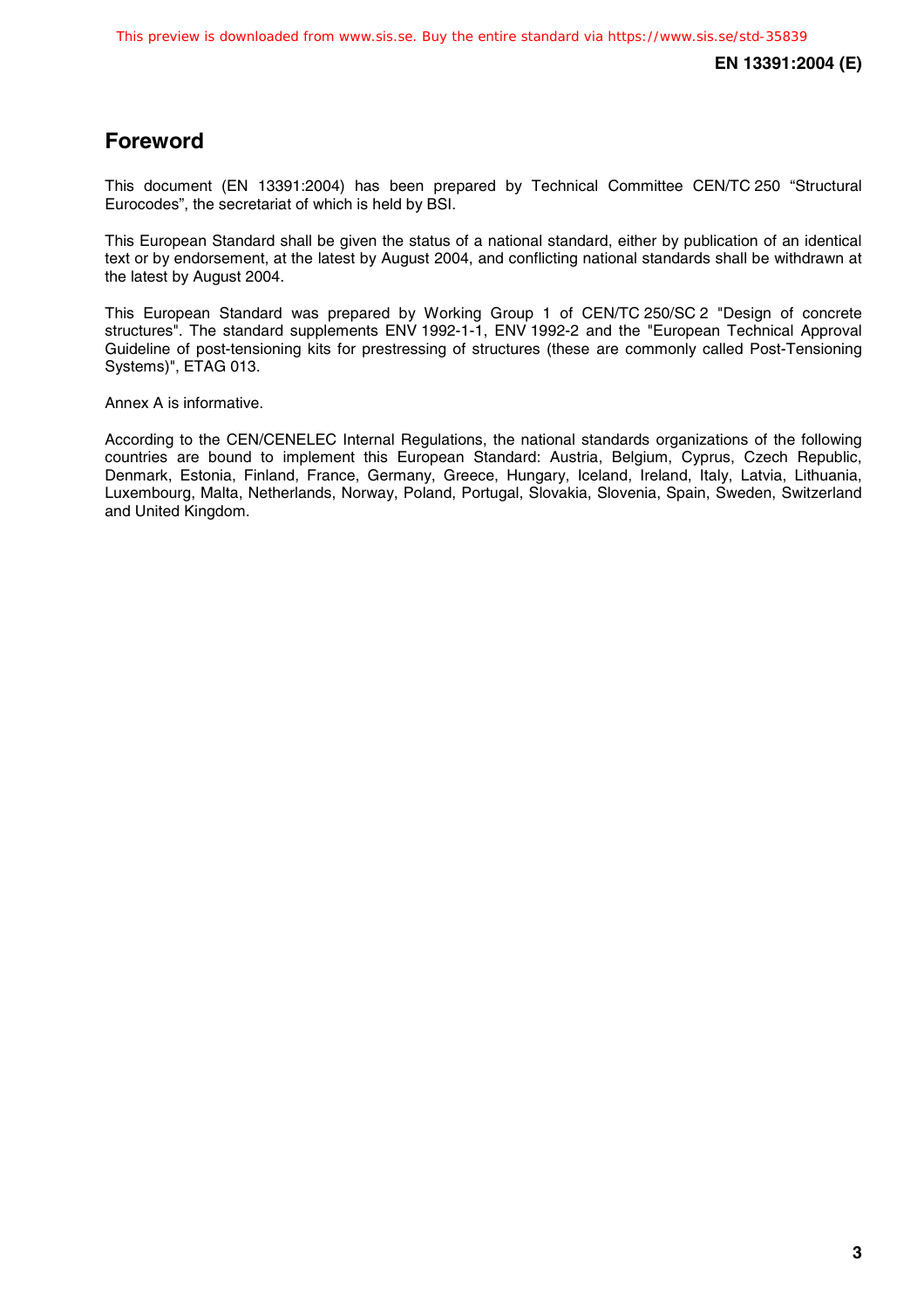## **1 Scope**

This European Standard specifies the test procedures for the anchorages and couplings of post-tensioning systems. This standard is to be used in conjunction with the relevant European Standards ENV 1992-1-1 and ENV 1992-2 and others for pertaining to prestressed concrete structures.

The test results should be used for the acquisition of the Technical Approval of the specified post-tensioning system.

For unbonded tendons additional tests and requirements are needed and these are not covered in the present scope of this standard.

## **2 Normative references**

Not applicable.

## **3 Terms, definitions and symbols**

For the purposes of this European Standard, the following terms, definitions and symbols apply.

## **3.1 Definitions**

## **3.1.1**

## **Anchorage**

mechanical device, usually consisting of several components designed to reliably and safely retain the force in the stressed tendon and to transmit it to the concrete. Anchorages can be either of the two types specified below:

- Stressing anchorage: an anchorage located at the end of a tendon which can be used for stressing. It is exposed until grouting has been carried out and the anchorage sealed.
- Fixed anchorage: an anchorage which is not used for tendon stressing.

## **3.1.2**

## **Anchorage zone**

local zone in the structure through which the prestressing force is transferred to the structure via the anchorage

## **3.1.3**

## **Bursting reinforcement**

reinforcement in the anchorage zone to resist transverse tensile forces due to the introduction of prestressing force into the structure

## **3.1.4**

**Coupling** device to join tendons

## **3.1.5**

## **Duct (sheathing)**

enclosure in which the prestressing steel is placed and which temporarily or permanently allows relative movement between the prestressing steel and surrounding concrete. The remaining void within the duct can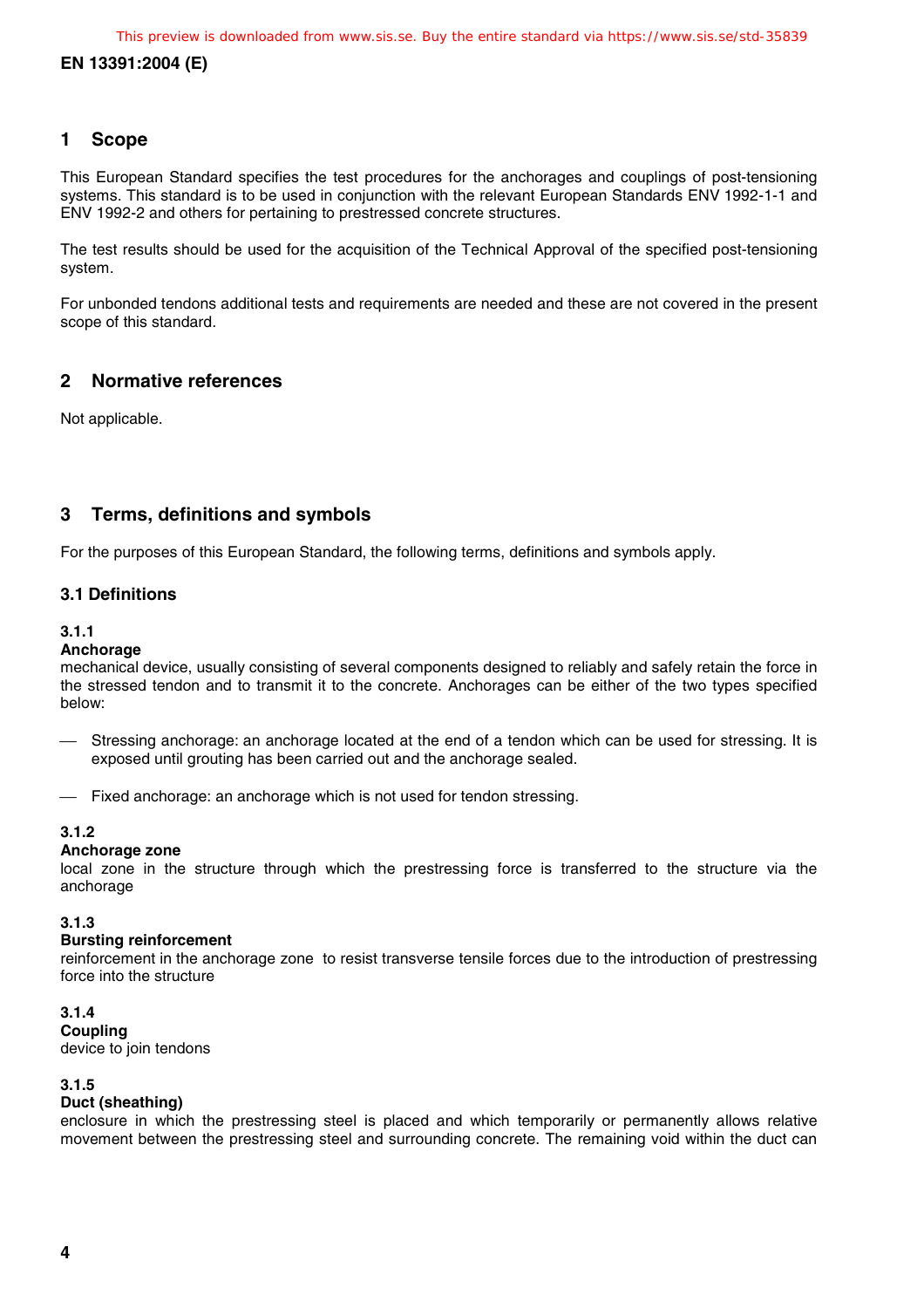be subsequently filled with cementitious grout or other suitable material to protect the prestressing steel against corrosion

## **3.1.6**

## **Prestressing**

controlled generation of permanent forces and deformations in a structural concrete member to counteract the stresses arising from dead and live loads and/or due to shrinkage etc.

## **3.1.7**

## **Post-tensioning system**

arrangement of tendon and anchorages to carry out post-tensioning

## **3.1.8**

## **Tendon**

one or a number of prestressing steel elements e.g. wire, strand, bar, etc. Tendons can be either:

- Bonded: following stressing the tendon is grouted, thereby creating bond between the prestressing steel, grout, duct and concrete; or
- Unbonded: bond between tendon and concrete is prevented with the tensile force of the stressed tendon being permanently transferred to the concrete by the anchorages and deviators only

## **3.1.9**

## **Tendon-anchorage assembly**

connection between tendon and anchorage

Symbols

- *A*pk characteristic cross-sectional area of the tendon
- $A_{nm}$  actual mean cross-sectional area of the tendon
- $F_{\text{pk}}$  characteristic ultimate resisting force of prestressing steel of tendon;  $F_{\text{pk}} = A_{\text{pk}} \times f_{\text{pk}}$
- $F_{\text{pm}}$  calculated ultimate resisting force of prestressing steel of tendon;  $F_{\text{pm}} = A_{\text{pm}} \times f_{\text{pm}}$
- $F_{\text{Tu}}$  measured ultimate force of tendon-anchorage assembly
- *F*<sup>u</sup> measured ultimate force in load transfer test
- max *F* upper force in the dynamic load test with tendon-anchorage assembly
- min *F* lower force in the dynamic load test with tendon-anchorage assembly
- $\Delta F$  force range in the dynamic load test;  $\Delta F = \max F \min F$
- *f<sub>ck</sub>* characteristic compressive strength of concrete at 28 days
- $f_{\text{ck}}$ , minimum characteristic compressive strength of concrete at which full prestressing is planned on site
- *f*cm,e mean compressive strength of concrete of specimen at final test to failure in the load transfer test
- $f_{\rm{cmo}}$  mean compressive strength of concrete at which full prestressing is planned on site
- *f*pk characteristic tensile strength of prestressing steel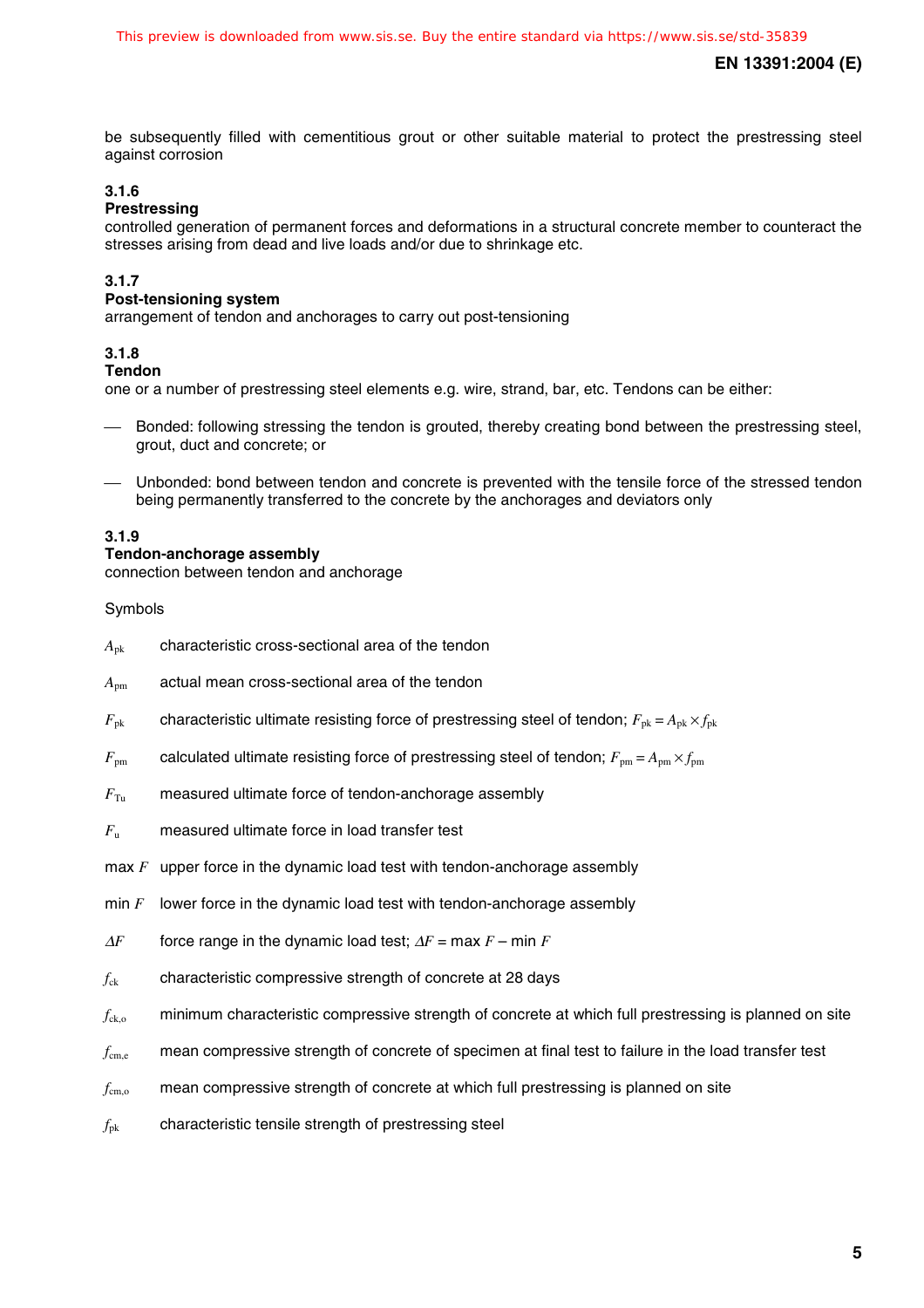- *f*pm actual mean tensile strength of prestressing steel used for test (mean of the result of minimum three tests)
- *t* time
- *w* crack width measured in the load transfer test
- $\varepsilon_{\text{Tu}}$  elongation of prestressing steel on free length of tendon at ultimate force  $F_{\text{Tu}}$

## **4 Tests and requirements for post-tensioning anchorages**

## **4.1 General**

## **4.1.1 Purpose**

It is the purpose of the test procedures to standardize the required mechanical tests for post-tensioning systems. The stipulated requirements pertain to the described tests. Figures are given in annex A.

## **4.1.2 Specification of system**

Prior to testing, the principal details of the prestressing system shall be made known as far as they relate to the tests, e.g. by the technical report or specification of system.

## **4.1.3 Laboratory, testing facility**

Generally, the tests shall be performed by an independent and notified laboratory. However, facilities provided by the applicant may be used, if the tests are executed under the surveillance and responsibility of such a laboratory.

## **4.1.4 Materials and components for the tests**

All tests should be performed with the type and grade of prestressing steel and with the anchorage components as intended for application. If the anchorage to be used requires mechanical treatment of the prestressing steel, the effects of such treatment should be considered and justified.

The geometrical and mechanical properties of anchorage components as well as the tolerance range of dimensions shall be made known.

For the load transfer test the grade of concrete for the application of the post-tensioning system shall be as defined in the specifications. The grade of concrete is specified by its characteristic compressive concrete strength at 28 days,  $f_{ck}$ , this being determined in accordance with relevant standards. The minimum concrete compressive strength at which full prestress can be applied on site shall be specified. It can be defined either as the mean compressive strength  $f_{cm}$  or as the minimum characteristic compressive strength,  $f_{ck}$  of the concrete of the anchorage zone. These values are assumed to be related to each other by:

$$
f_{\rm ck,o} = f_{\rm cm,o} - 8
$$
 MPa.

(The properties of the concrete for the specimens are given in 4.2.3.2 and 4.2.3.3)

## **4.1.5 Types of test**

The tests are performed according to the method of anchoring the prestressing steel. A distinction is made between: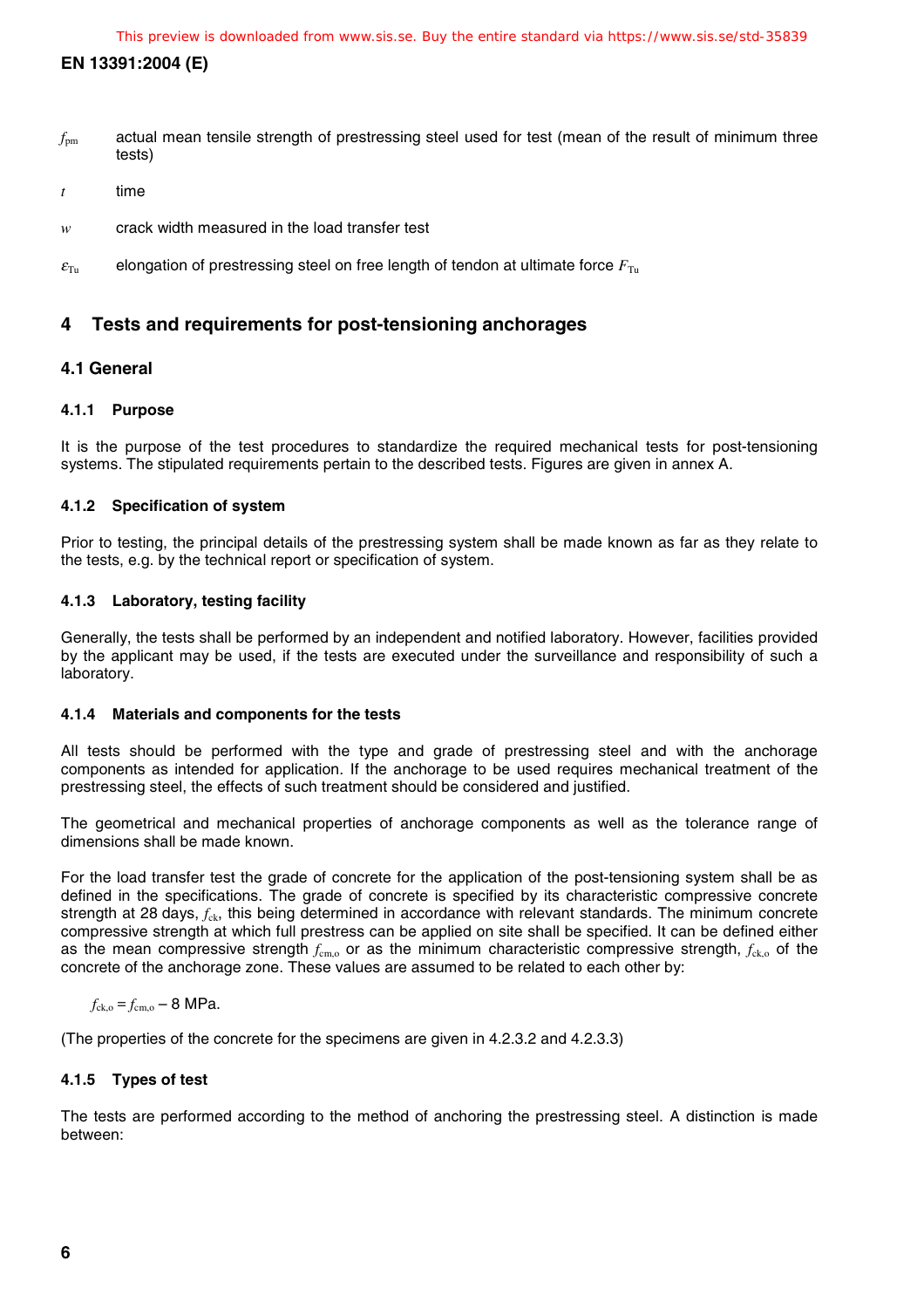- Anchorages formed by mechanical means: the prestressing steel is fixed to an anchorage element by means of mechanical devices such as wedges, button heads, threads, etc. Anchoring may also be achieved by forming the prestressing steel in a loop around a steel element, etc.
- Bond anchorages: the prestressing steel is anchored in the concrete before the stressing force is applied to the tendon. The anchoring may either be achieved by bond alone or partially by a mechanical device and partially by bond.

The tests pertain to tendon-anchorage assemblies and anchorage zones of bonded and unbonded, interior or exterior tendons. Couplings, which connect two tendons to form a continuous tendon, shall be tested in the same way as anchorages with mechanical means.

In carrying out a test items may also be combined, for instance:

- mechanical anchorage coupling mechanical anchorage.
- mechanical anchorage anchorage by bond.

Three types of tests are to be performed: static load test, fatigue test and load transfer test.

## **4.2 Testing of systems with mechanical anchorages**

## **4.2.1 Static load test with tendon-anchorage assembly**

## **4.2.1.1 General**

The aim of the test is to assess the performance of the tendon-anchorage assembly and to determine any decrease of the breaking load of the prestressing steel due to the influence of the anchorage. The test also pertains to couplers.

## **4.2.1.2** Test specimen

The tendon to be tested shall be assembled according to the envisaged application, using all components necessary for anchoring the tendon. Components for testing shall be randomly selected. The geometrical configuration of the individual tensile elements in the specimen shall be identical to that of the specified tendon assembly given in the European Technical Approval (ETA). The following data of the tensile elements shall be established :

- main mechanical and geometrical properties of the tensile elements, including the actual ultimate strength;
- $\equiv$  calculated actual ultimate force  $F_{\text{pm}}$ ;
- $-$  mean total cross-section of tensile elements  $A_{nm}$ ;
- surface characteristics of tensile elements.

Relevant geometrical and mechanical properties of anchorage components shall also be determined. The free length of the tensile elements in the tendon specimen to be tested shall not be less than 3,0 m, except for bar tendons with a minimum length of 1,0 m. If more than one grade of tensile elements of the same type is to be used with the same type of anchorage, the tests shall be performed using the grade with the highest characteristic tensile strength, and/or load capacity.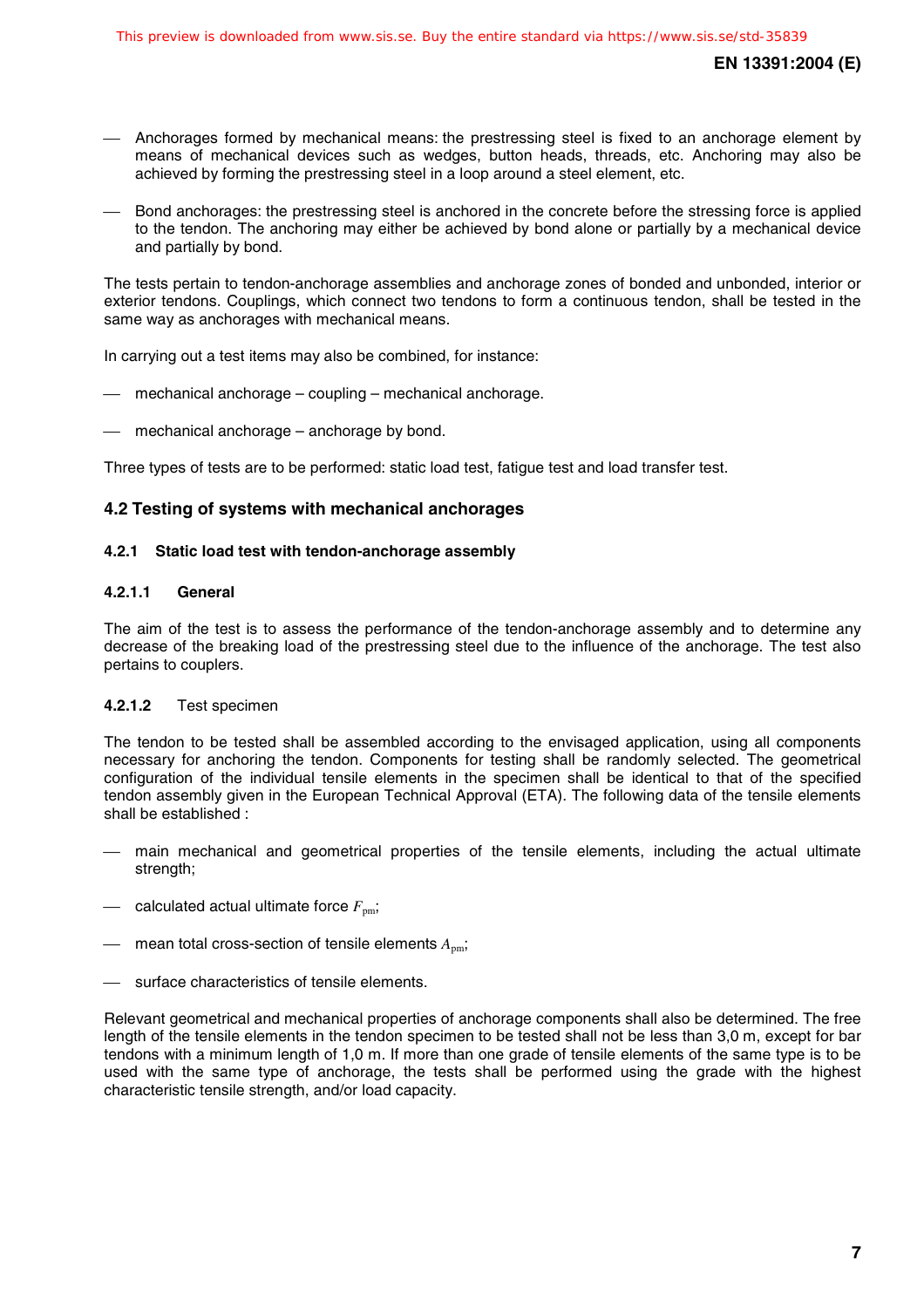## **4.2.1.3** Test procedure

The tendon specimen is mounted in the test rig or testing machine, observing the same geometrical configuration of the individual tensile elements in the specimen to that specified in the ETA.

The tendon is stressed at one end with representative equipment comparable to the one used on construction site, and specified in the ETA, in steps corresponding to 0,2, 0,4, 0,6 and 0,8 of the characteristic tensile strength of the tensile elements. The load is increased at a constant rate corresponding to about 100 MPa per minute. At 0,8 level, the load is transferred from the equipment to the anchorage and test rig. It is then held constant at 0,8 level for one and two hours for internal and external tendons, respectively. For external tendons, the load is then reduced to 0,2 level. Subsequently, the load is gradually increased for both tendon types with the test rig to failure at a maximum strain rate of 0,002 per minute.

The uncertainty of values measured with the measuring equipment shall be within +1 %. Loads shall be maintained with a maximum tolerance of +2 %. The load measured in the jack shall be adjusted for estimated friction losses in the anchorages to assure that the specified load has been applied to the anchor head used for measurement.

## **4.2.1.4** Measurements and observations

The following measurements and observations shall be made and recorded:

- Compliance checking of the components with ETA specifications (materials, machining, geometry, hardness, etc).
- Relative load– and time–dependent displacement ∆*s* of the tensile elements with respect to the anchorage on at least two elements (see Figure A.1).
- Relative load– and time–dependent displacement ∆*r* between the individual components of the anchorage on at least two components, e.g. wedges (see Figure A.1), or as applicable for other methods of anchoring the tensile elements.
- For external tendons only, deformations of one anchor head in circumferential direction ∆*t*, and deflections of the head relative to the supporting plate ∆*z*, (see Figure A.2), in seven measurement series as follows:
	- 1) At 20 % level.
	- 2) At 40 % level.
	- 3) At 80 % level between time  $t_0$ , and  $t_0 + 10$  minutes where  $t_0$  is time when 80 % level was reached.
	- 4) At 80 % level between time  $t_0 + 30$  minutes and  $t_0 + 40$  minutes.
	- 5) At 80 % level between time  $t_0 + 60$  minutes and  $t_0 + 70$  minutes.
	- 6) At 80 % level between time  $t_0 + 120$  minutes and  $t_0 + 130$  minutes.
	- 7) At 20 % level.
- Complete load-elongation diagram, continuously recorded during the test.
- Elongation of the tensile elements  $\varepsilon_{\text{Tu}}$  on free length at measured maximum force  $F_{\text{Tu}}$ .
- Measured maximum force  $F_{\text{Tu}}$ .
- Location and mode of failure.